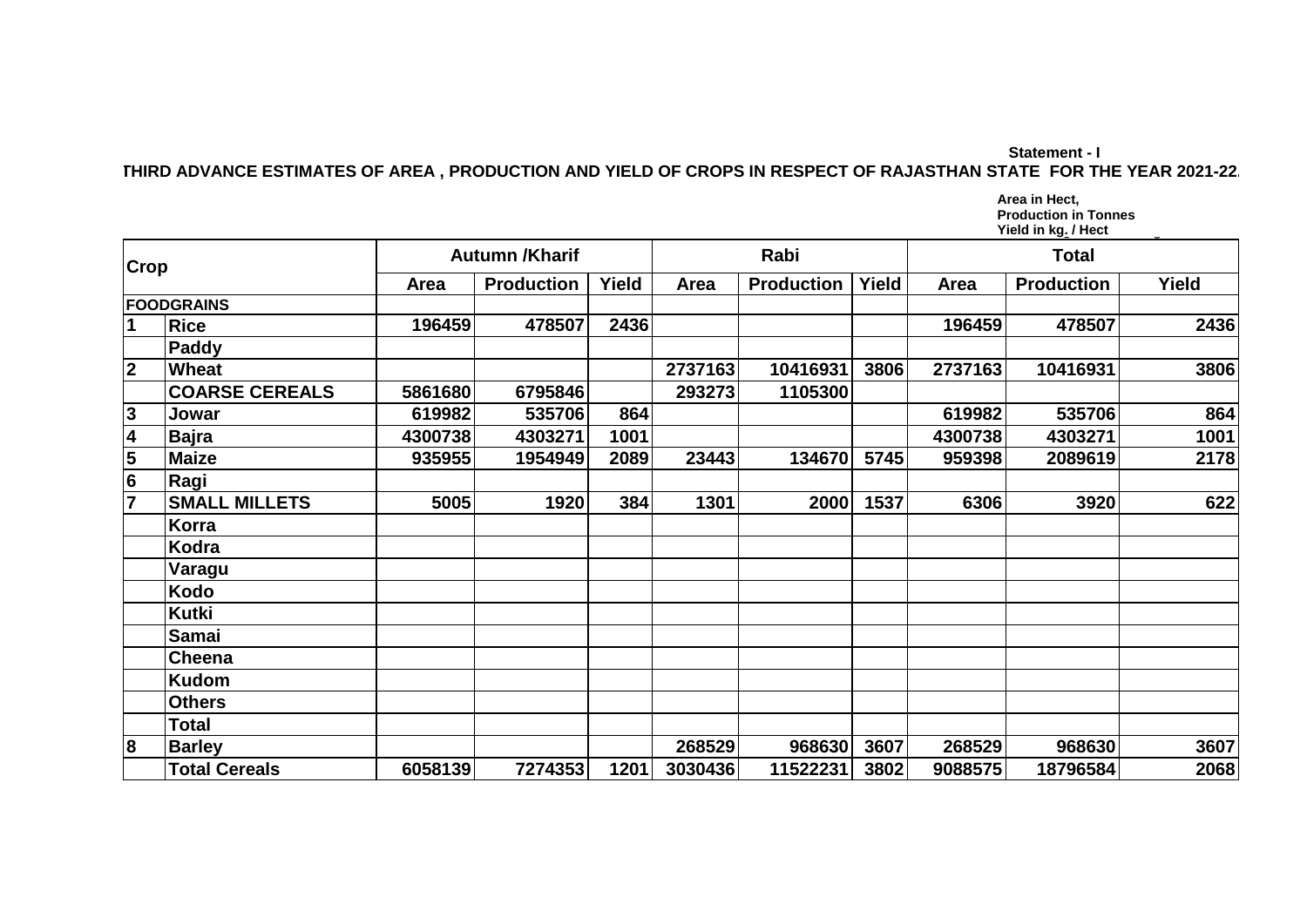## **Statement - I THIRD ADVANCE ESTIMATES OF AREA , PRODUCTION AND YIELD OF CROPS IN RESPECT OF RAJASTHAN STATE FOR THE YEAR 2021-22.**

| <b>Crop</b>    |                                      | <b>Autumn /Kharif</b> |                   |       | Rabi             |                   |              | <b>Total</b> |                   |       |
|----------------|--------------------------------------|-----------------------|-------------------|-------|------------------|-------------------|--------------|--------------|-------------------|-------|
|                |                                      | Area                  | <b>Production</b> | Yield | Area             | <b>Production</b> | <b>Yield</b> | Area         | <b>Production</b> | Yield |
|                | <b>Kharif Pulses</b>                 |                       |                   |       |                  |                   |              |              |                   |       |
| $\overline{9}$ | Tur (Red Gram)                       | 7319                  | 6708              | 917   |                  |                   |              | 7319         | 6708              | 917   |
| 10             | <b>Urad/Biri (Black)</b>             | 424857                | 155626            | 366   |                  |                   |              | 424857       | 155626            | 366   |
| 11             | Mung (Green Gram)                    | 2560671               | 905713            | 354   |                  |                   |              | 2560671      | 905713            | 354   |
| 12             | <b>OTHER KHARIF</b><br><b>PULSES</b> |                       |                   |       |                  |                   |              |              |                   |       |
|                | Chowla                               | 78615                 | 26502             | 337   |                  |                   |              | 78615        | 26502             | 337   |
|                | <b>Moth</b>                          | 1050953               | 212713            | 202   |                  |                   |              | 1050953      | 212713            | 202   |
|                | <b>Other</b>                         | 496                   | 109               | 220   |                  |                   |              | 496          | 109               | 220   |
|                | <b>Total Kharif Pulses</b>           | 4122911               | 1307371           | 317   |                  |                   |              | 4122911      | 1307371           | 317   |
|                | <b>Rabi Pulses</b>                   |                       |                   |       |                  |                   |              |              |                   |       |
| 13             | Gram                                 |                       |                   |       | 2154835          | 2722119           | 1263         | 2154835      | 2722119           | 1263  |
| 14             | <b>Urad (Black Gram)</b>             |                       |                   |       |                  |                   |              | 0            | 0                 |       |
| 15             | Mung (Green Gram)                    |                       |                   |       |                  |                   |              | $\bf{0}$     | $\bf{0}$          |       |
| 16             | <b>OTHER RABI PULSES</b>             |                       |                   |       |                  |                   |              |              |                   |       |
|                | <b>Batla</b>                         |                       |                   |       | $\boldsymbol{0}$ | $\mathbf{0}$      |              | $\mathbf 0$  | $\bf{0}$          |       |
|                | <b>Masoor</b>                        |                       |                   |       | 20484            | 27561             | 1345         | 20484        | 27561             | 1345  |
|                | <b>Matar (Peas)</b>                  |                       |                   |       | 7088             | 18130             | 2558         | 7088         | 18130             | 2558  |
|                | <b>Others</b>                        |                       |                   |       | 1597             | 2178              | 1364         | 1597         | 2178              | 1364  |
|                | <b>Total Rabi Pulses</b>             |                       |                   |       | 2184004          | 2769988           | 1268         |              |                   |       |
|                | <b>TOTAL FOODGRAINS</b>              | 10181050              | 8581724           | 843   | 5214440          | 14292219          | 2741         | 15395490     | 22873943          | 1486  |